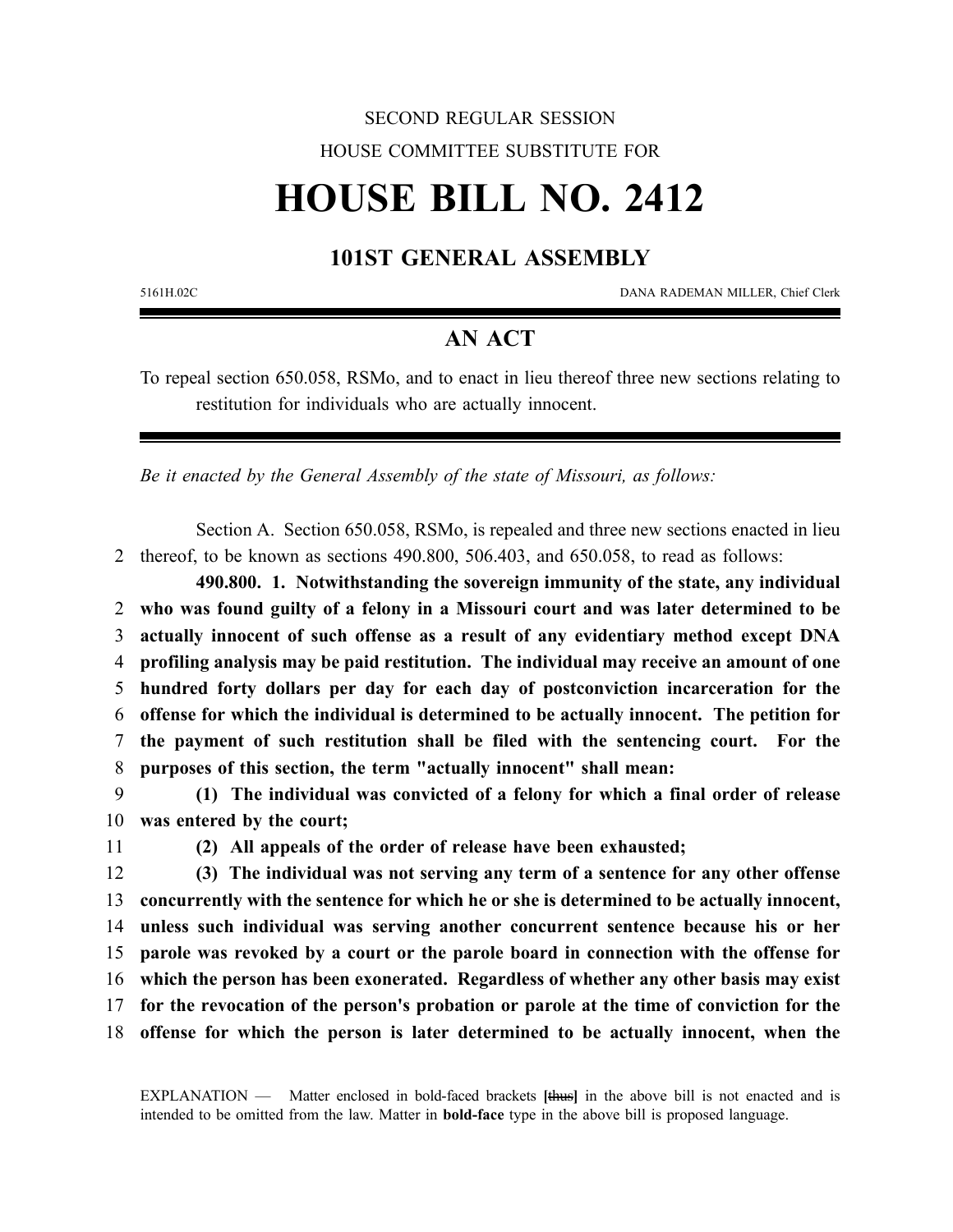### $HCS$  HB 2412 2

 **court's or the parole board's sole stated reason for the revocation in its order is the conviction for the offense for which the person is later determined to be actually innocent, such order shall, for purposes of this section only, be conclusive evidence that the person's probation or parole was revoked in connection with the offense for which the person has been exonerated; and**

- **(4) The evidentiary method demonstrates the person's innocence of the offense for which the person is in custody.**
- 

 **Any individual who receives restitution under this section shall not also receive restitution under section 650.058 and shall be prohibited from seeking any civil redress from the state, its departments and agencies, or any employee thereof, or any political subdivision or its employees. This section shall not be construed as a waiver of sovereign immunity for any purposes other than the restitution provided for herein. The department of corrections shall determine the aggregate amount of restitution owed during a fiscal year. If insufficient moneys are appropriated each fiscal year to pay restitution to such persons, the department shall pay each individual who has received an order awarding restitution a pro rata share of the amount appropriated. Provided sufficient moneys are appropriated to the department, the amounts owed to such individual shall be paid on June thirtieth of each subsequent fiscal year, until such time as the restitution to the individual has been paid in full. No individual awarded restitution under this subsection shall receive more than fifty-one thousand one hundred dollars during each fiscal year. No interest on unpaid restitution shall be awarded to the individual. No individual who has been determined by the court to be actually innocent shall be responsible for the costs of care under section 217.831.**

 **2. (1) In addition to restitution paid under subsection 1 of this section, an individual shall be entitled to receive tuition assistance under section 506.403.**

 **(2) In addition to restitution paid under subsection 1 of this section, an individual may also be awarded other nonmonetary relief including, but not limited to, counseling, housing assistance, and personal financial literacy assistance, as appropriate.**

 **3. A petition for payment of restitution under this section may be filed only by the individual determined to be actually innocent or the individual's legal guardian. No claim or petition for restitution under this section may be filed by the individual's heirs or assigns. An individual may designate an immediate relative as a beneficiary to continue to receive restitution under this section upon the individual's death.**

 **4. (1) An individual who is determined to be actually innocent of an offense under this section shall automatically be granted an order of expungement from the**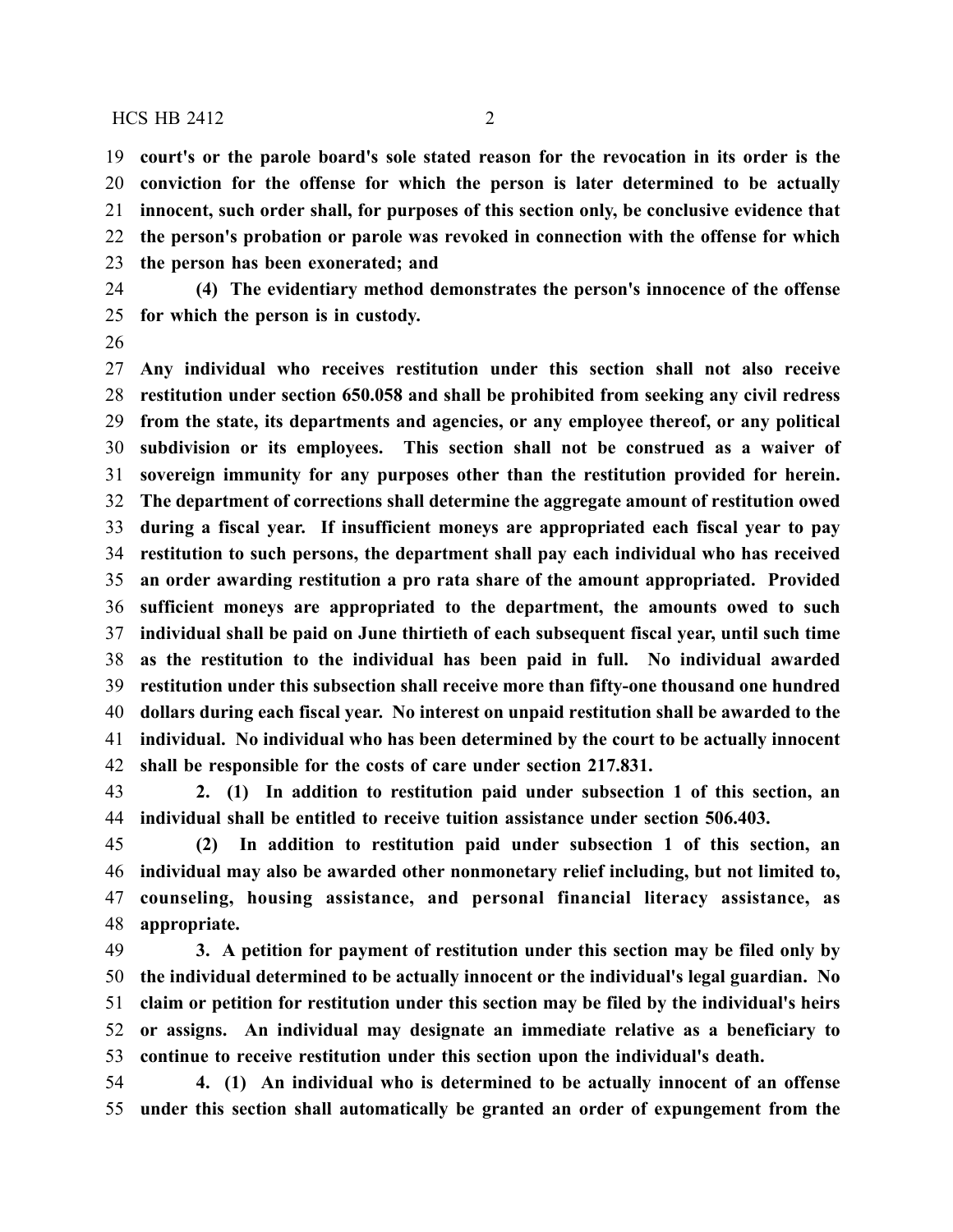#### $HCS$  HB 2412 3

 **court in which he or she pled guilty or was sentenced to expunge from all official records all recordations of his or her arrest, plea, trial, or conviction and all associated biological samples and biometric data. Upon the court's granting the order of expungement, the records and files maintained in any administrative or court proceeding in an associate or circuit division of the court shall be destroyed. The effect of such order shall be to restore such person to the status he or she occupied prior to such arrest, plea, or conviction and as if such event had never taken place. No person as to whom such order has been entered shall be held thereafter under any provision of any law to be guilty of perjury or otherwise giving a false statement by reason of his or her failure to recite or acknowledge such arrest, plea, trial, conviction, or expungement in response to any inquiry made of him or her for any purpose whatsoever, and no such inquiry shall be made for information relating to an expungement under this section.**

 **(2) The court shall direct the Missouri state highway patrol to destroy such records, samples, and data. The Missouri state highway patrol shall carry out such order and shall notify the Federal Bureau of Investigation, the department of corrections, and any other criminal justice agency that may have a record of the conviction and arrest.**

**506.403. 1. Any individual awarded tuition assistance under section 490.800 or 650.058 shall receive a waiver of tuition and required fees for attendance at a public institution of higher education for up to one hundred twenty credit hours. Such individual may attend a public institution of higher education either full-time or part-time.**

 **2. (1) Subject to appropriations, the department of higher education may make expenditures to reimburse each individual awarded tuition assistance under section 490.800 or 650.058 who is enrolled in a public institution of higher education for additional fees including, but not limited to, fees for room and board, technical equipment, and course-required books.**

 **(2) No public institution of higher education shall delay enrollment of an individual who is awarded tuition assistance under section 490.800 or 650.058 because appropriations are not available for any additional fees provided to such individual.**

 **3. To remain eligible for the tuition and fees waiver under this section, an individual shall remain in good standing at the public institution of higher education where the individual is enrolled.**

 **4. Individuals shall provide a written or electronic copy of the court order awarding relief in the form of tuition assistance to the public institution of higher education or the department of higher education.**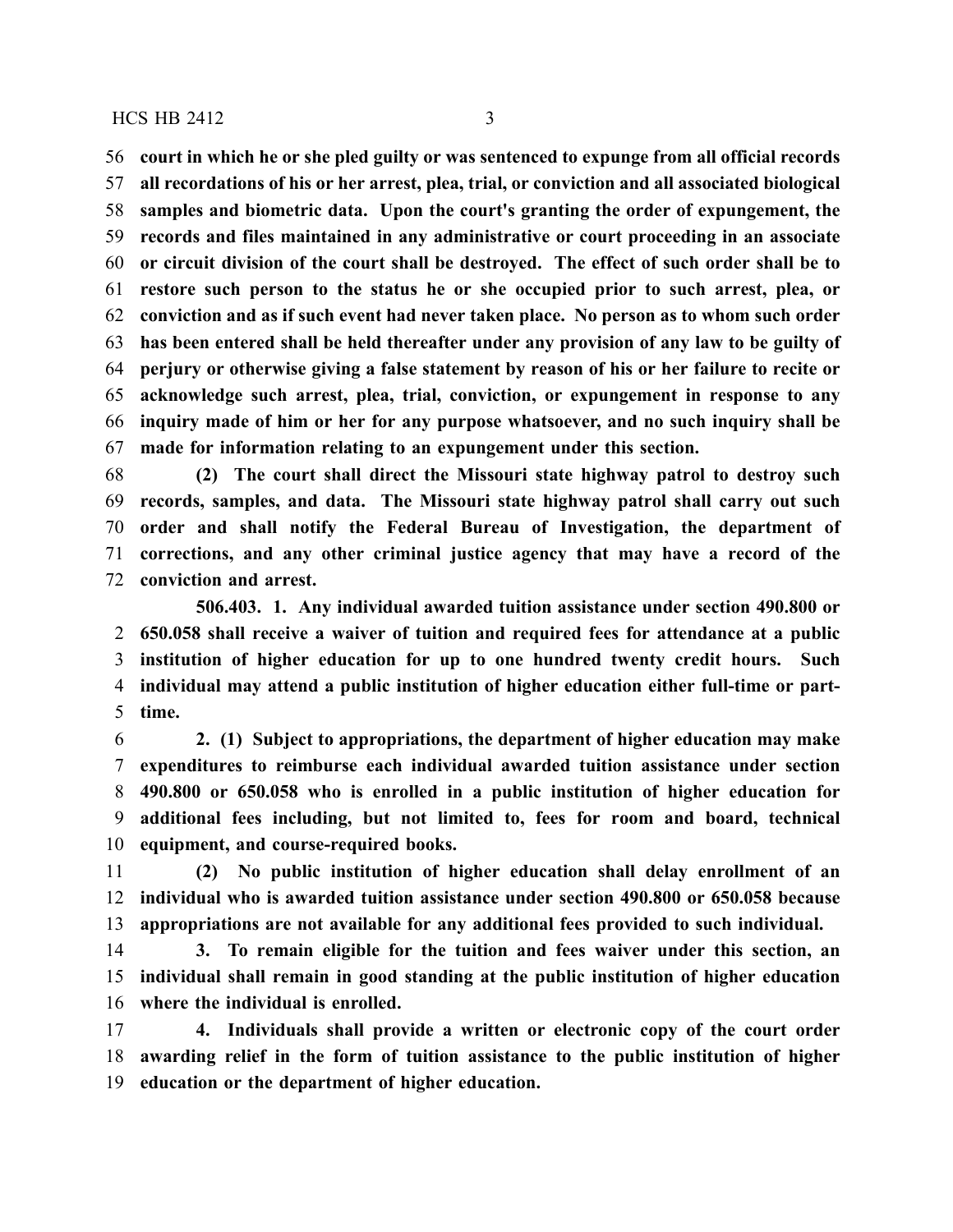### $HCS$  HB 2412 4

 **5. The department of higher education shall adopt rules and regulations to administer the provisions of this section. Any rule or portion of a rule, as that term is defined in section 536.010, that is created under the authority delegated in this section shall become effective only if it complies with and is subject to all of the provisions of chapter 536 and, if applicable, section 536.028. This section and chapter 536 are nonseverable, and if any of the powers vested with the general assembly pursuant to chapter 536 to review, to delay the effective date, or to disapprove and annul a rule are subsequently held unconstitutional, then the grant of rulemaking authority and any rule proposed or adopted after August 28, 2022, shall be invalid and void.**

650.058. 1. Notwithstanding the sovereign immunity of the state, any individual who was found guilty of a felony in a Missouri court and was later determined to be actually innocent of such crime solely as a result of DNA profiling analysis may be paid restitution. The individual may receive an amount of one hundred **forty** dollars per day for each day of postconviction incarceration for the crime for which the individual is determined to be actually innocent. The petition for the payment of said restitution shall be filed with the sentencing court. For the purposes of this section, the term "actually innocent" shall mean: (1) The individual was convicted of a felony for which a final order of release was

entered by the court;

(2) All appeals of the order of release have been exhausted;

 (3) The individual was not serving any term of a sentence for any other crime concurrently with the sentence for which he or she is determined to be actually innocent, unless such individual was serving another concurrent sentence because his or her parole was revoked by a court or the parole board in connection with the crime for which the person has been exonerated. Regardless of whether any other basis may exist for the revocation of the person's probation or parole at the time of conviction for the crime for which the person is later determined to be actually innocent, when the court's or the parole board's sole stated reason for the revocation in its order is the conviction for the crime for which the person is later determined to be actually innocent, such order shall, for purposes of this section only, be conclusive evidence that **[**their**] the person's** probation or parole was revoked in connection with the crime for which the person has been exonerated; and

 (4) Testing ordered under section 547.035, or testing by the order of any state or federal court, if such person was exonerated on or before August 28, 2004, or testing ordered under section 650.055, if such person was or is exonerated after August 28, 2004, demonstrates a person's innocence of the crime for which the person is in custody.

 Any individual who receives restitution under this section shall be prohibited from seeking any civil redress from the state, its departments and agencies, or any employee thereof, or any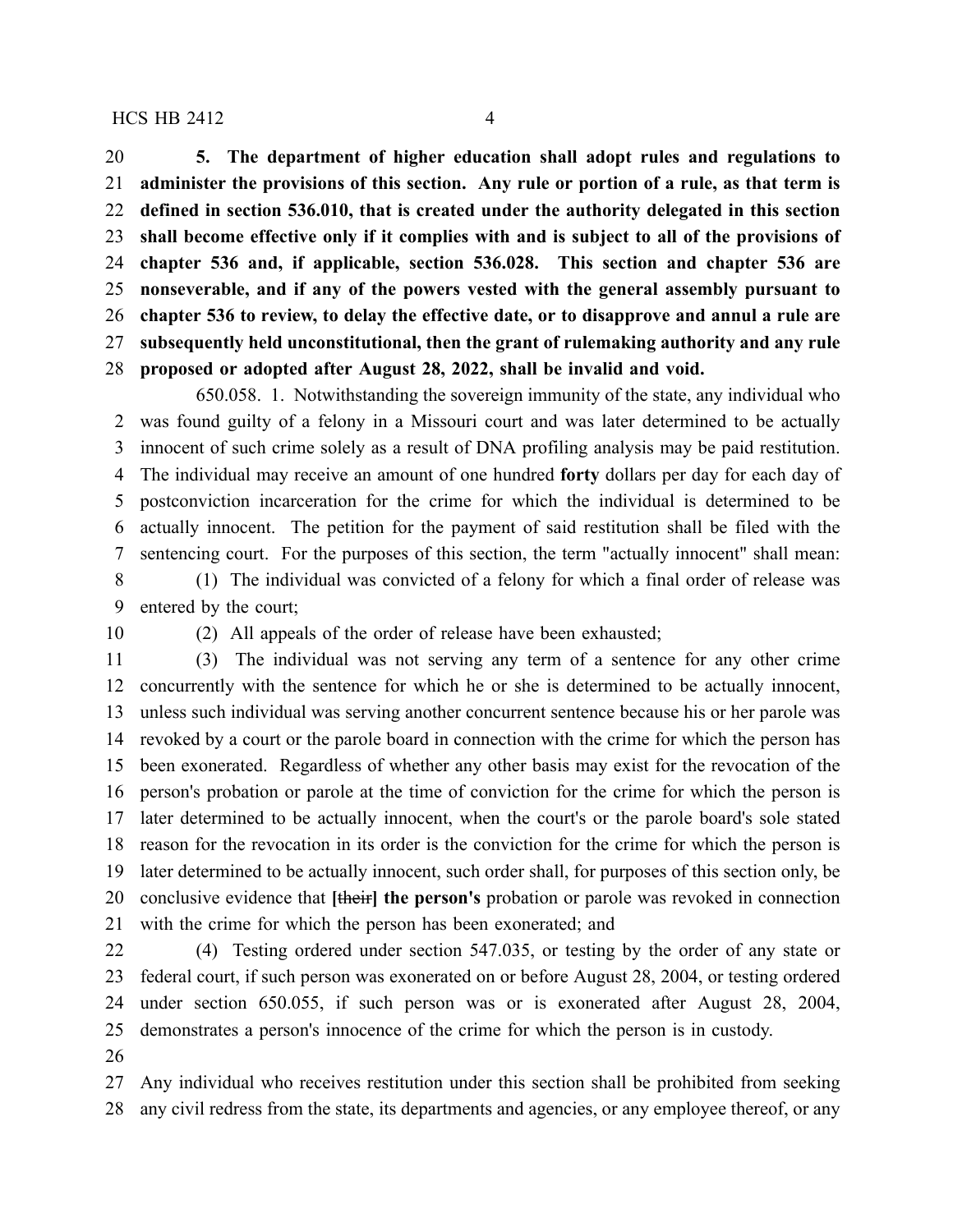political subdivision or its employees. This section shall not be construed as a waiver of sovereign immunity for any purposes other than the restitution provided for herein. The department of corrections shall determine the aggregate amount of restitution owed during a fiscal year. If insufficient moneys are appropriated each fiscal year to pay restitution to such persons, the department shall pay each individual who has received an order awarding restitution a pro rata share of the amount appropriated. Provided sufficient moneys are appropriated to the department, the amounts owed to such individual shall be paid on June thirtieth of each subsequent fiscal year, until such time as the restitution to the individual has been paid in full. However, no individual awarded restitution under this subsection shall receive more than **[**thirty-six thousand five**] fifty-one thousand one** hundred dollars during each fiscal year. No interest on unpaid restitution shall be awarded to the individual. No individual who has been determined by the court to be actually innocent shall be responsible for the costs of care under section 217.831.

 **2. (1) In addition to restitution paid under subsection 1 of this section, an individual shall be entitled to receive tuition assistance under section 506.403.**

 **(2) In addition to restitution paid under subsection 1 of this section, an individual may also be awarded other nonmonetary relief including, but not limited to, counseling, housing assistance, and personal financial literacy assistance, as appropriate.**

 **[**2.**] 3.** If the results of the DNA testing confirm the person's guilt, then the person filing for DNA testing under section 547.035, shall:

 (1) Be liable for any reasonable costs incurred when conducting the DNA test, including but not limited to the cost of the test. Such costs shall be determined by the court and shall be included in the findings of fact and conclusions of law made by the court; and (2) Be sanctioned under the provisions of section 217.262.

 **[**3.**] 4.** A petition for payment of restitution under this section may **[**only**]** be filed **only** by the individual determined to be actually innocent or the individual's legal guardian. No claim or petition for restitution under this section may be filed by the individual's heirs or assigns. **[**An individual's right to receive restitution under this section is not assignable or otherwise transferrable. The state's obligation to pay restitution under this section shall cease upon the individual's death. Any beneficiary designation that purports to bequeath, assign, or otherwise convey the right to receive such restitution shall be void and unenforceable.**] An individual may designate an immediate relative as a beneficiary to continue to receive restitution under this section upon the individual's death.**

 **[**4.**] 5. (1)** An individual who is determined to be actually innocent of a crime under this chapter shall automatically be granted an order of expungement from the court in which he or she pled guilty or was sentenced to expunge from all official records all recordations of